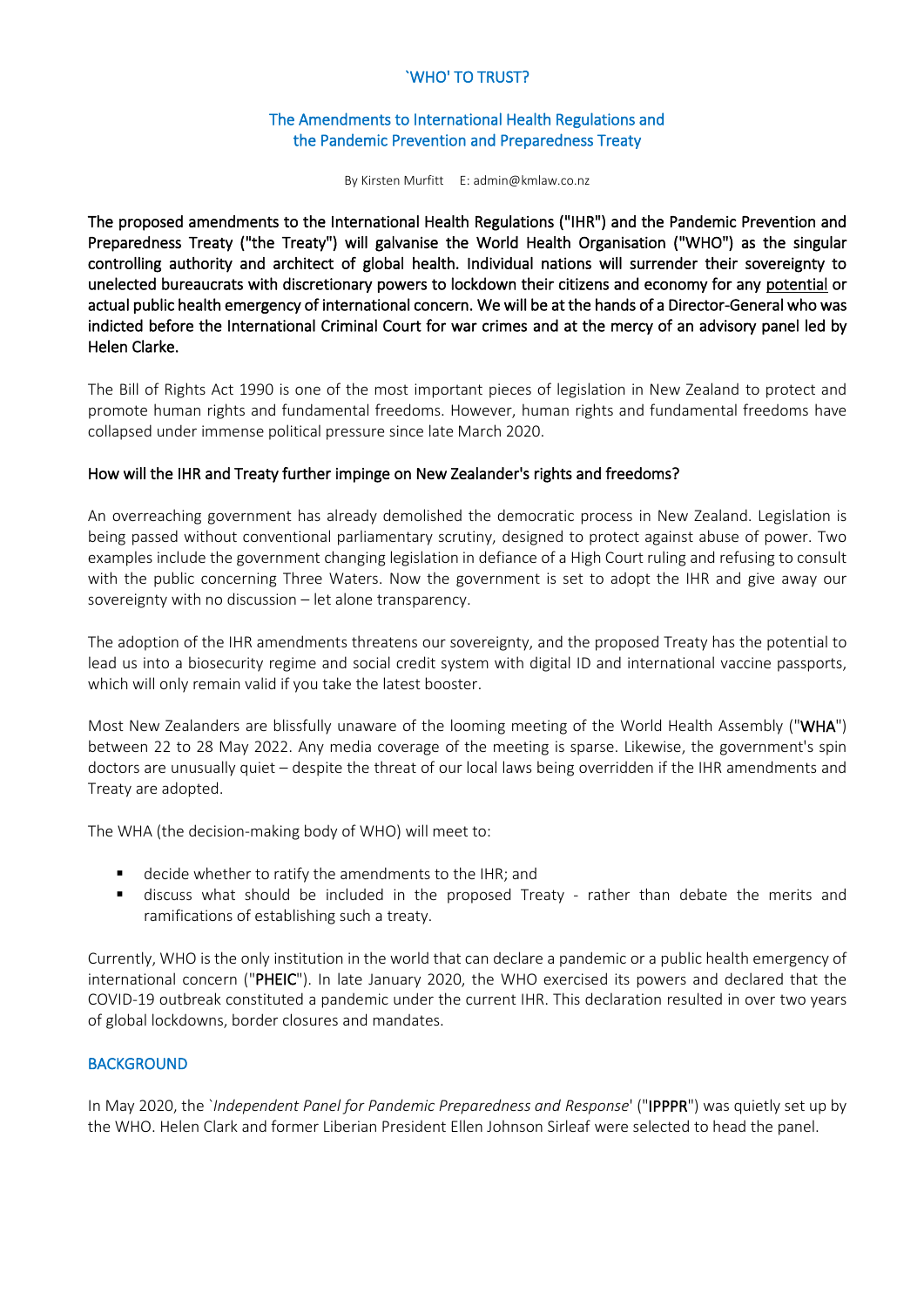In December 2021, the IPPPR released a report with its *"recommendations for strategic action to end the pandemic and ensure that future infectious disease outbreak does not become a catastrophic pandemic"*. The IPPPR's recommendations included:

*"WHO to establish a new global system for surveillance, based on full transparency by all parties, using state-of-theart digital tools to connect information centres around the world and including animal and environmental health surveillance, with appropriate protection of people's rights… [The Treaty should possess] An adaptable incentive regime, [including] sanctions such as public reprimands, economic sanctions, or denial of benefits." 1*

Some may argue that an authoritarian regime is necessary for global pandemic management. New Zealanders should question the merits of stripping decisions from our democratically elected government and transferring such powers to a centralised authority. With 193 member states, the WHO would have power over 99.44% of the world's population.

We should also question why the WHO wants to link environmental health to pandemic or PHEIC prevention?

One month after the IPPPR's report was released, the Biden Administration submitted the proposed amendments<sup>2</sup> to the WHA. Surprisingly, the proposed amendments were not disclosed until April 2022 approximately one month before the WHA meeting. The timing has contributed to the lack of public awareness, and the amendments will likely be adopted by stealth.

If adopted, the proposed amendments will empower WHO's Director-General, Tedros Adhanom Ghebreyesus ("Tedros"), to arbitrarily declare a health emergency in any member state, even if the targeted member state opposes the declaration.

It should be noted that Tedros was indicted before the International Criminal Court for war crimes committed against his fellow citizens in Ethiopia<sup>3</sup>. In addition, Tedros has strong links to the Chinese Communist Party<sup>4</sup> many believe that he was put in his current position of Director-General of WHO as a direct consequence of that relationship.

## AMENDMENTS TO THE IHR

By way of summary, the amendments to the IHR will result in the following:

- Tedros and regional directors may determine if there is a *"potential or actual public health emergency of international concern"* (Article 12) despite no definition of a health emergency. It should be noted that WHO quietly amended the definition of an influenza pandemic in 2008 to remove the two conditions; firstly, the condition that there *"[was] enormous numbers of deaths and illness",* and secondly, there was a new and distinct subtype. In response to the change in definition, the British Medical Journal<sup>5</sup> article pointed out that the seasonal flu could be classified as an influenza pandemic;
- The source of information leading to the declaration does not need to be disclosed (Article 9);
- Each member state must intensify surveillance, and WHO will develop an *"…early warning criteria for assessing and progressively updating the national, regional, or global risk posed by an event of unknown causes or sources …"* (Article 5);

<sup>1</sup> [https://theindependentpanel.org/wp-content/uploads/2021/05/COVID-19-Make-it-the-Last-Pandemic\\_final.pdf](https://theindependentpanel.org/wp-content/uploads/2021/05/COVID-19-Make-it-the-Last-Pandemic_final.pdf)

<sup>&</sup>lt;sup>2</sup> [https://apps.who.int/gb/ebwha/pdf\\_files/WHA75/A75\\_18-en.pdf#page=4](https://apps.who.int/gb/ebwha/pdf_files/WHA75/A75_18-en.pdf#page=4)

<sup>&</sup>lt;sup>3</sup> <https://www.thetimes.co.uk/article/who-chief-tedros-adhanom-ghebreyesus-may-face-genocide-charges-2fbfz7sff>and [https://www.dailymail.co.uk/news/article-9052247/WHO-chief-Tedros-Ghebreyseus-accused-aiding-genocide-Ethiopia-nobel-peace-prize](https://www.dailymail.co.uk/news/article-9052247/WHO-chief-Tedros-Ghebreyseus-accused-aiding-genocide-Ethiopia-nobel-peace-prize-nominee.html)[nominee.html](https://www.dailymail.co.uk/news/article-9052247/WHO-chief-Tedros-Ghebreyseus-accused-aiding-genocide-Ethiopia-nobel-peace-prize-nominee.html)

<sup>4</sup> <https://www.nationalreview.com/news/liz-cheney-calls-whos-tedros-a-puppet-of-the-chinese-communist-party/> and

<https://www.dailymail.co.uk/news/article-8199719/Dr-Tedros-Ghebreyesus-career-politician-running-China-centric-WHO.html> and [Who is WHO's](http://www.williamengdahl.com/englishNEO18Feb2020.php)  [Tedros Adhanom? \(williamengdahl.com\)](http://www.williamengdahl.com/englishNEO18Feb2020.php)

<sup>5</sup> <https://www.bmj.com/rapid-response/2011/11/02/who-changed-definition-influenza-pandemic>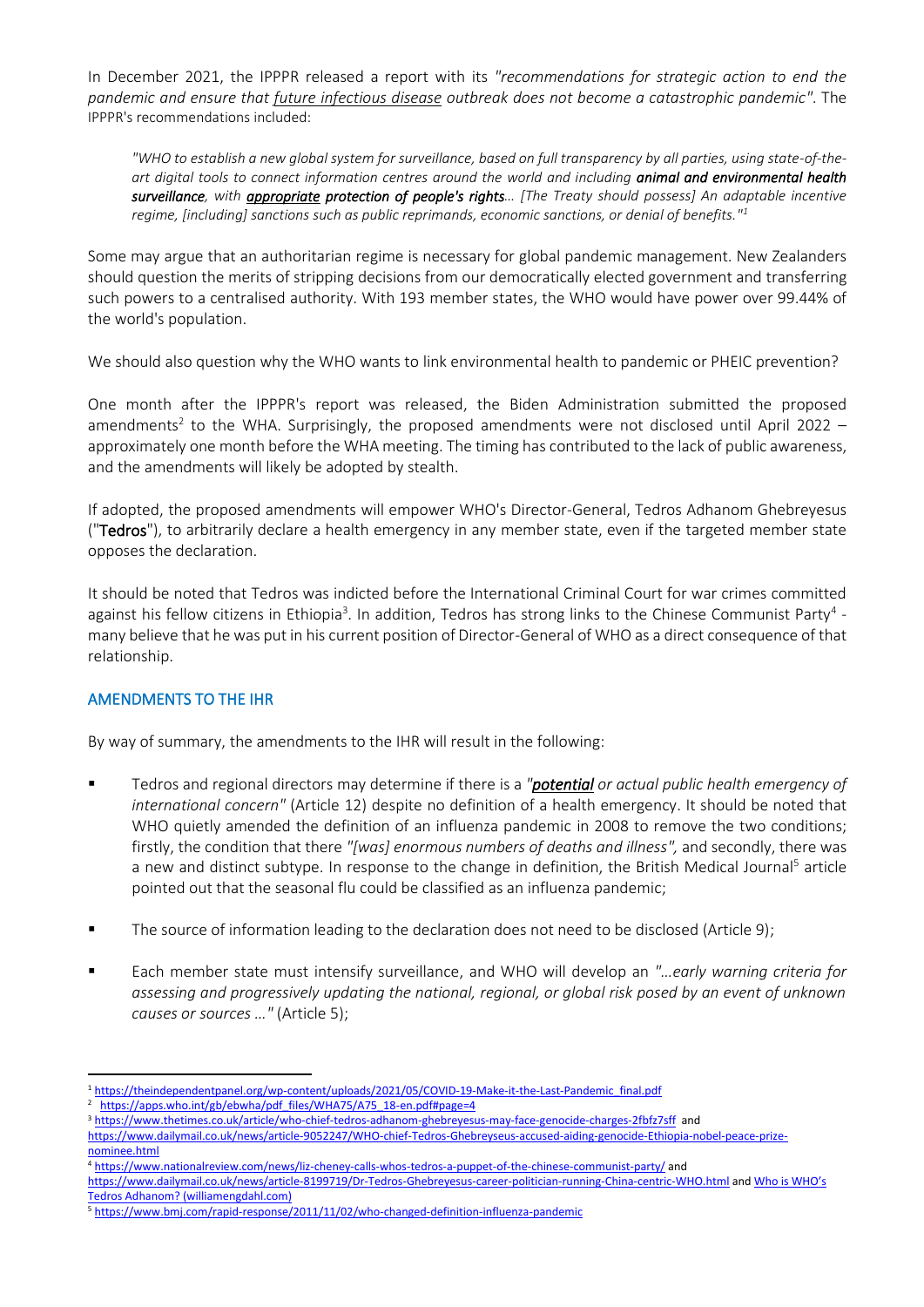Each member state must assess risks and respond in 48 hours (and non-complying countries will be named, shamed and punished) (Articles 6,10,11 and 13), amongst other matters.

If the amendments are adopted, the member states have until November 2022 to reject them.

#### APPLICATION TO NEW ZEALAND

If the New Zealand Government does not formally reject the amendments within the 6-month timeframe, we will be deemed to have accepted the amendments in full (Article 59). It will no longer matter if we have a change of government in 2023, as New Zealand will have transferred unprecedented authority to the WHO.

The government must act democratically and debate the adoption of the amendments to the IHR in a public forum. We must demand the opportunity to understand the full ramifications of amendments and vote on whether New Zealanders wish to adopt the amendments or not.

New Zealand is a signatory to the current IHR. Dr Ashley Bloomfield stated that the WHO and China report influenced the *'go early and go hard' strategy*. We now know that this approach was futile despite the damage to our health, mental health, businesses and the economy. Tedros stated in April 2022 that the pandemic (which includes the response) has resulted in:

*"…countless livelihoods destroyed, health systems disrupted, already-vulnerable people pushed into poverty, and the global economy plunged into its deepest recession since the Second World War*<sup>6</sup> *."* 

Do you wonder what triggered the change of the narrative in the early days of 2020 from "*wash your hands*" and "*masks do not work*" to a national lockdown with few cases in New Zealand? Sue Grey, lawyer, obtained a copy of Tedros's letter to Ms Ardern dated 23 March 2020 under the Official Information Act 1982. The extracts below speak for themselves:



<sup>6</sup> [https://www.who.int/director-general/speeches/detail/who-director-general-s-opening-remarks-at-the-public-hearing-regarding-a-new](https://www.who.int/director-general/speeches/detail/who-director-general-s-opening-remarks-at-the-public-hearing-regarding-a-new-international-instrument-on-pandemic-preparedness-and-response---12-april-2022)[international-instrument-on-pandemic-preparedness-and-response---12-april-2022](https://www.who.int/director-general/speeches/detail/who-director-general-s-opening-remarks-at-the-public-hearing-regarding-a-new-international-instrument-on-pandemic-preparedness-and-response---12-april-2022)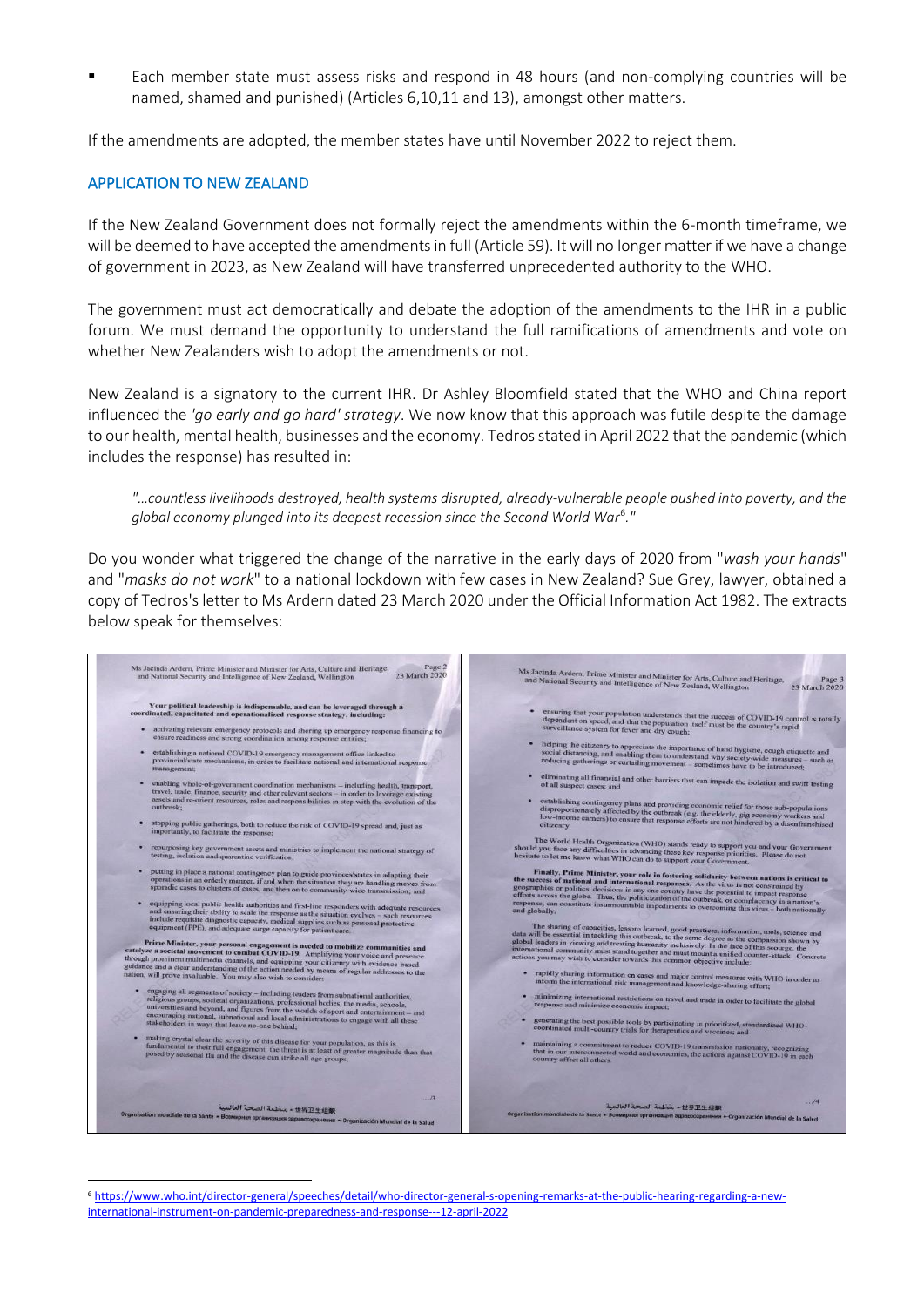

Ms Ardern implemented the first national lockdown two days after receiving Tedros's letter despite fewer than 100 probable cases.

### THE PROPOSED TREATY

If the adoption of the IHR amendment threatens our sovereignty, will the proposed Treaty take matters a step further? For example, international vaccine passports, which will only remain valid if you take the latest booster? This idea is not as far-fetched as some may think, with the Digital Identity Services Trust Framework Bill currently in its second reading in Parliament<sup>7</sup> and ID2020 launching its Good Health Pass Collaboratively for a digital health pass system for global travel and the global economy<sup>8</sup>.

However, until we see the draft text for the Treaty, we are only speculating. The draft text is expected to be released in August 2022. The Treaty is set to be adopted in 2023 and come into force in 2024.

The draft followed the illusion of public comment whereby the public could submit up to 250 words<sup>9</sup>. Unfortunately, the website crashed during the period of public consultation. It seems that the establishment of the Treaty has been predetermined, and lip service is being given to public consultation.

The proposed Treaty is concerning given that Tedros, in his opening address at the public hearing on the new instrument in April 2022, states and repeats that the guiding question is:

*"What substantive elements do you think should be included in a new international instrument on pandemic preparedness and response? I repeat: What substantive elements do you think should be included in a new international instrument on pandemic preparedness and response?"* 10

Kings College of London has published the long list of wishes and expectations for the Treaty, which includes:

*"Anchoring the Treaty in human rights and address the principles of the right to health, equity, solidarity, transparency, trust, and accountability;*

- *- Using a One Health approach for pandemic prevention and early detection;*
- *- Stronger health systems information and reporting mechanisms; including a better use of digital technology for data collection and sharing;*
- *- A reform of the WHO alarm mechanism, the public health emergency of international control (PHEIC) declaration process and travel and travel restrictions;*
- *- Pathogen and genomic data sharing;*
- *- Resilience to and response to pandemics, including universal access to medicines, vaccines, diagnostics, medical equipment and treatments as well as resilient supply chains, technology transfer;*
- *- Investments in health system strengthening and increased financing for pandemic preparedness and response;*
- *- Stronger international health framework with a strengthened WHO at the centre and increase global coordination;*

<sup>8</sup> <https://id2020.org/> an[d https://www.goodhealthpass.org/](https://www.goodhealthpass.org/)

<sup>7</sup> [https://www.parliament.nz/en/pb/bills-and-laws/bills-proposed-laws/document/BILL\\_116015/digital-identity-services-trust-framework-bill](https://www.parliament.nz/en/pb/bills-and-laws/bills-proposed-laws/document/BILL_116015/digital-identity-services-trust-framework-bill)

<sup>9</sup> <https://inb.who.int/home/written-submissions>

<sup>10</sup> [https://www.who.int/director-general/speeches/detail/who-director-general-s-opening-remarks-at-the-public-hearing-regarding-a-new](https://www.who.int/director-general/speeches/detail/who-director-general-s-opening-remarks-at-the-public-hearing-regarding-a-new-international-instrument-on-pandemic-preparedness-and-response---12-april-2022)[international-instrument-on-pandemic-preparedness-and-response---12-april-2022](https://www.who.int/director-general/speeches/detail/who-director-general-s-opening-remarks-at-the-public-hearing-regarding-a-new-international-instrument-on-pandemic-preparedness-and-response---12-april-2022)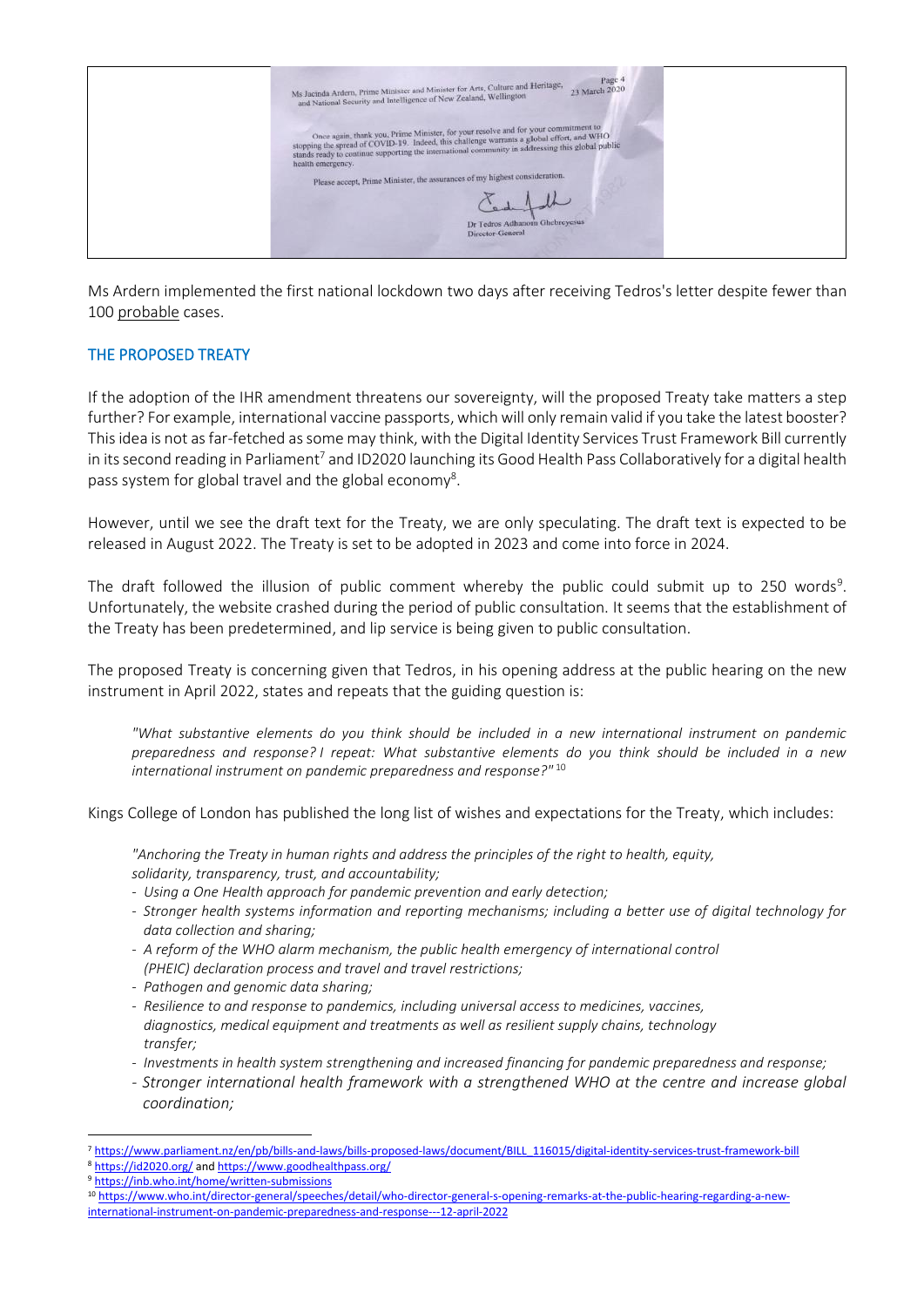- *- Reinforcing legal obligations and norms of global health security and standard settings of health care systems;*
- *- Coordination of research and development (R&D)." 11*

Tedros, in his opening address, then went on to state:

*"Ultimately, whatever instrument comes, this process will affect everyone. So, it's vital that we get the widest possible range of inputs… Thank you all for your engagement at this historic moment."*

Multiple governments have committed to signing the Treaty, which will result in what Boris Johnston describes as a:

*""One Health" approach that connects the health of humans, animals and our planet." 12*

Not all politicians support the Treaty. For example, Christine Anderson, a Member of the European Parliament, has warned that the Treaty:

*"aims to give the WHO de facto governing power over its member states in the event of a pandemic, without involvement or consultation with national governments or national parliaments.<sup>13</sup> "*

We do not know what type of instrument will be used for the Treaty and different instruments have different legal ramifications under international law. Regardless, our government has pledged its support for the Treaty. Tedros expressed deep gratitude for New Zealand's support for the Treaty following his meeting with the Minister of Foreign Affairs in Geneva early this year<sup>14</sup>.

# SO, WHO IS THE WHO?

By way of summary, the WHO was founded as an independent organisation in 1948. Over time the integrity of the WHO has been questioned due to allegations of corruption and the vested interests of private funders that assert their influence over the organisation.

There have been allegations of corruption of the WHO implementing policies and measures for the vested interests of various industries. By way of summary, there are a few recent examples set out below:

- The WHO was instrumental in downplaying and suppressing the catastrophic health consequences that followed the Chernobyl disaster.
- In 2009 the WHO was embroiled in controversy when they assigned the H1N1 "Swine Flu" outbreak pandemic status. This coincided with the roll-out of new vaccine manufacturing processes by big pharma. Their global marketing plans would only be viable in the event of a pandemic.
- The WHO's collaboration with Purdue expanded opioid use and global addiction.
- The failure of the WHO to take action in the Ebola outbreak of 2013 led to the unnecessary death and suffering of thousands of people in Guinea, Liberia and Sierra Leone.

The WHO gets its funding from two main sources: assessed and voluntary contributions from the member states and other partners, as shown in Figure 1. The Bill and Melinda Gates Foundation is a generous supporter of the WHO and makes further donations through parallel organisations such as the Strategic Advisory Group of Experts (SAGE), UNICEF, Rotary International and the Global Alliance for Vaccines and Immunisation (GAVI).

<sup>11</sup> [https://www.klimawandel-gesundheit.de/wp-content/uploads/2022/03/Policy-Brief\\_Pandemic-Treaty\\_short.pdf](https://www.klimawandel-gesundheit.de/wp-content/uploads/2022/03/Policy-Brief_Pandemic-Treaty_short.pdf)

<sup>12</sup> <https://www.gov.uk/government/speeches/no-government-can-address-the-threat-of-pandemics-alone-we-must-come-together>

<sup>13</sup> <https://www.youtube.com/watch?v=nZyXqoZkGvw>

<sup>14</sup> <https://www.who.int/news/item/28-02-2022-new-zealand-and-who-partnering-for-a-healthier-future>